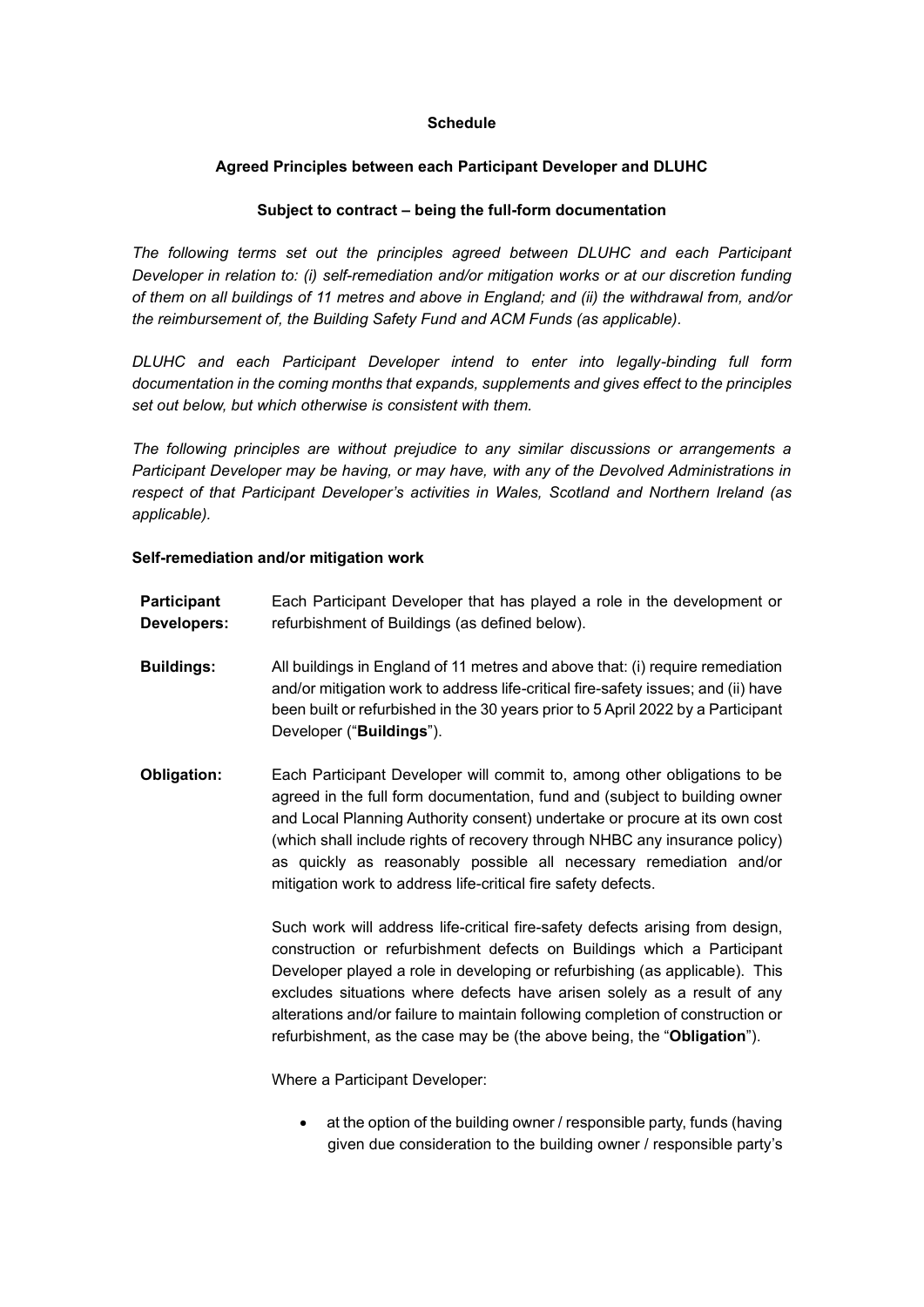proposals and reasonably considering that such funding and proposed works will be sufficient to discharge the Obligation) but does not itself carry out the work necessary to address life critical fire safety defects; or

having used best endeavours, and having then engaged with DLUHC on options to resolve the issue of access, is refused access to a building to carry out the work necessary to address life critical fire safety defects,

it will have no further liability for those works pursuant to the Obligation.

The Obligation extends to any role the Participant Developer has played, whether on their own behalf or on behalf of others (including in relation to development for registered providers under Section 106). However, it excludes work carried out solely as a contractor (where the nature of the profit sought is a contracting rather than development profit).

The scope of works (or level of funding) will not be required to cover any betterment work which goes beyond that required in order to meet the Standard.

- **Standard**: Buildings will be assessed and remediated proportionately to the standard as articulated in the PAS9980 methodology and other industry standards relevant to ensuring the building meets a life-critical safety standard. DLUHC will work with each Participant Developer, or the Home Builders Federation on behalf of that Participant Developer (as applicable), to agree the means of auditing and assuring this standard (the "**Standard**").
- **Monitoring**: Each Participant Developer will commit to demonstrate that they have either provided funding for or carried out remediation and/or mitigation works in accordance with the Standard as quickly as reasonably possible; and DLUHC will work with each Participant Developer, or the Home Builders Federation on behalf of that Participant Developer (as applicable), to agree a mechanism in the full form documentation for each Participant Developer to demonstrate on an ongoing basis that such funding or remediation and/or mitigation work is being progressed as quickly as reasonably possible.
- **Duty to inform:** The full form documentation will contain provisions requiring Participant Developers to report periodically to DLUHC (or such other body as may be nominated by DLUHC) on:
	- the progress of its self-remediation and/or mitigation works;
	- the timeline for completing its self-remediation and/or mitigation works; and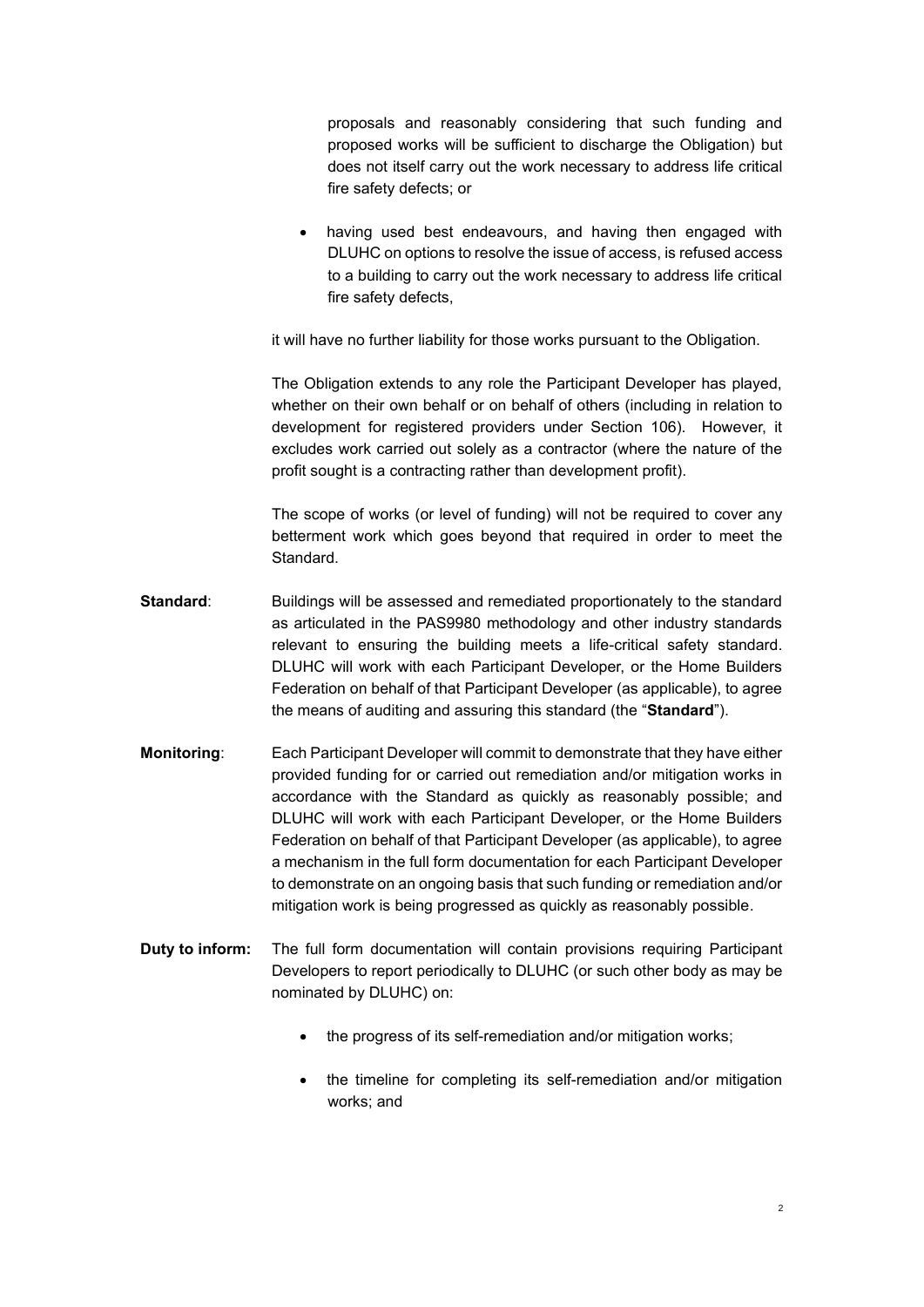• steps taken to identify further Buildings that require remediation and/or mitigation works to be carried out.

The accuracy and completeness of such information will be subject to periodic, formal attestation reflecting the best of their information, knowledge and belief having made all reasonable enquiries by the directors of the relevant Participant Developer.

Each Participant Developer commits to provide DLUHC with all relevant data that it has within its possession or control having made all reasonable enquiries in relation to buildings that have been built or refurbished in the 30 years prior to 5 April 2022 by that Participant Developer, and further commits to provide any such additional data that DLUHC may reasonably request from time to time.

- **Audit and verification:** The full form documentation will contain appropriate audit and verification provisions to ensure that, to the best of their information, knowledge and belief having made all reasonable enquiries:
	- for Buildings that have been built or refurbished in the 20 years prior to 5 April 2022, information supplied by each Participant Developer is complete, true, accurate and not misleading; and
	- for any other Buildings, information supplied by each Participant Developer will be as accurate as reasonably possible having regard to the age of those Buildings.
- **Claims:** Nothing in these Agreed Principles should be construed as an admission of liability on the part of the Participant Developer.

The full-form documentation will make clear that all civil claims (including under contracts of insurance/warranties and against contractors) available to Participant Developers, building owners / responsible parties, leaseholders and/or residents' management companies remain capable of assertion to their fullest possible extent.

**Dispute resolution:** DLUHC will work with each Participant Developer, or the Home Builders Federation on behalf of that Participant Developer (as applicable), to agree an independent and fair mechanism in the full form documentation for resolving disputes between developers and, for example, managing agents, building owners / responsible parties, leaseholders, lenders and/or insurers in relation to any self-remediation and/or mitigation works.

#### **Engaging leaseholders:** The full form documentation will contain provisions on, among other things:

• the process by which leaseholders, building owners / responsible parties, residents and/or residents' management companies of affected Buildings should be engaged by Participant Developers